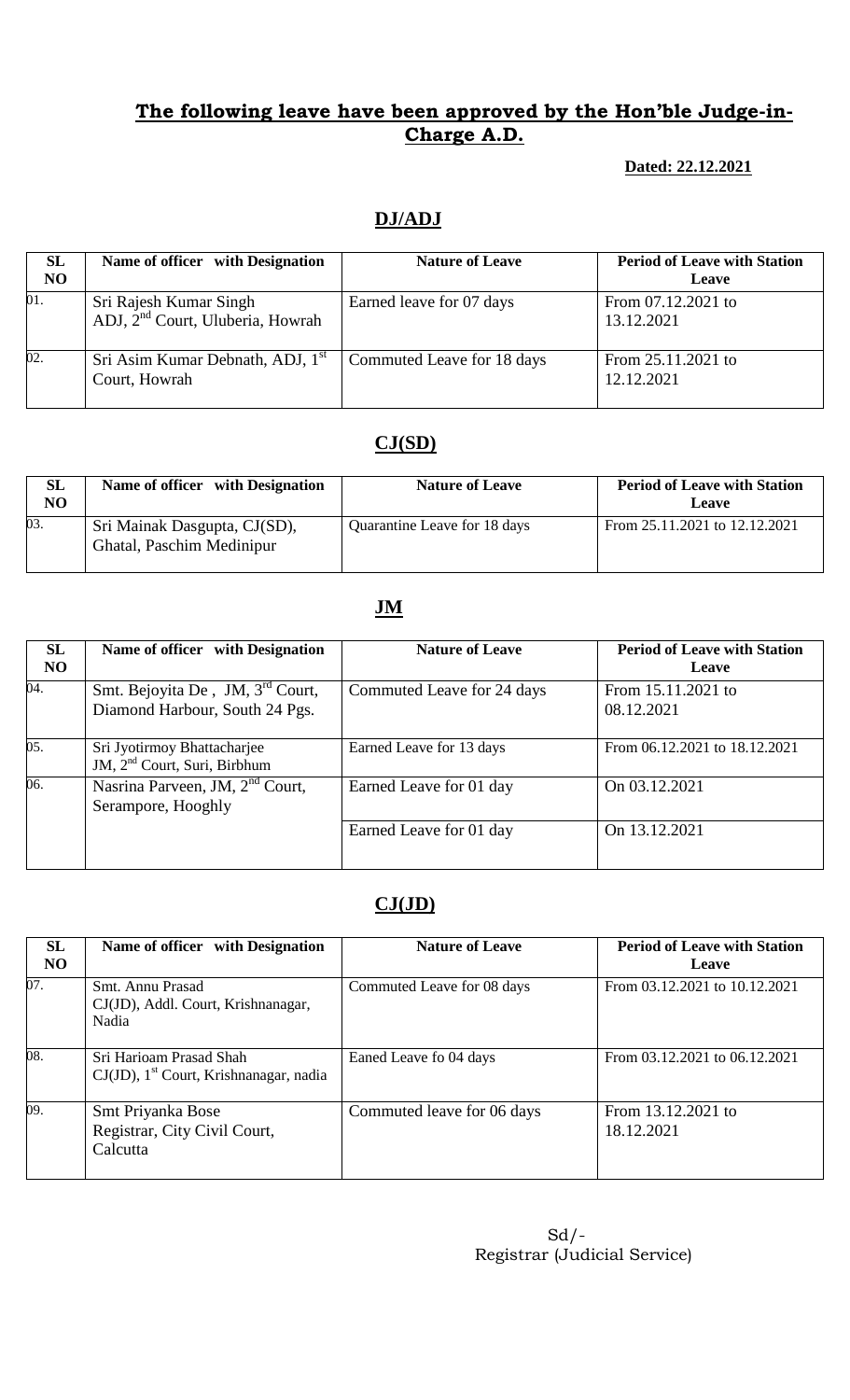## **Dated: 22.12.2021**

## **CJ(SD)**

| <b>SL</b><br>N <sub>O</sub> | Name of officer with<br><b>Designation</b>               | <b>Nature of Leave</b>   | <b>Period of Leave with Station Leave</b> |
|-----------------------------|----------------------------------------------------------|--------------------------|-------------------------------------------|
| 01.                         | Sri Sambhu Sarkar, CJ(SD),<br>Sealdah, South 24 Parganas | Earned Leave for 05 days | From 03.01.2022 to 07.01.2022             |

# **CJM**

| SL<br>N <sub>O</sub> | Name of officer with<br><b>Designation</b>                      | <b>Nature of Leave</b>   | <b>Period of Leave with Station Leave</b> |
|----------------------|-----------------------------------------------------------------|--------------------------|-------------------------------------------|
| 02.                  | Md. Rafique Alam,<br>CJM, North & Middle<br>Andaman, Mayabunder | Earned Leave for 12 days | From 27.12.2021 to 07.01.2022             |
| 03.                  | Smt. Euepundee Lepcha<br>ACJM, Tufanganj, Cooch<br>Behar        | Earned Leave for 06 days | From 10.01.2022. to 15.01.2022            |

# **CJ(JD)**

| <b>SL</b><br>N <sub>O</sub> | Name of officer with<br><b>Designation</b>                                           | <b>Nature of Leave</b>                                       | <b>Period of Leave with Station Leave</b>                                 |
|-----------------------------|--------------------------------------------------------------------------------------|--------------------------------------------------------------|---------------------------------------------------------------------------|
| 04.                         | Sri Siddhartha Sankar Roy<br>Chowdhury<br>$CJ(JD)$ , $2nd$ Court,<br>Ranaghat, Nadia | Earned Leave for 15 days                                     | From 19.01.2022 to 02.02.2022                                             |
| 5.                          | Smt. Rakhi Jaiswal<br>$CJ(JD)$ , $2nd$ Court, Jangipur,<br>Murshidabad               | <b>Maternity Leave</b><br>i) for 49 days<br>ii) for 131 days | i) From $21.10.2021$ to $08.12.2021$<br>ii) From 11.12.2021 to 20.04.2022 |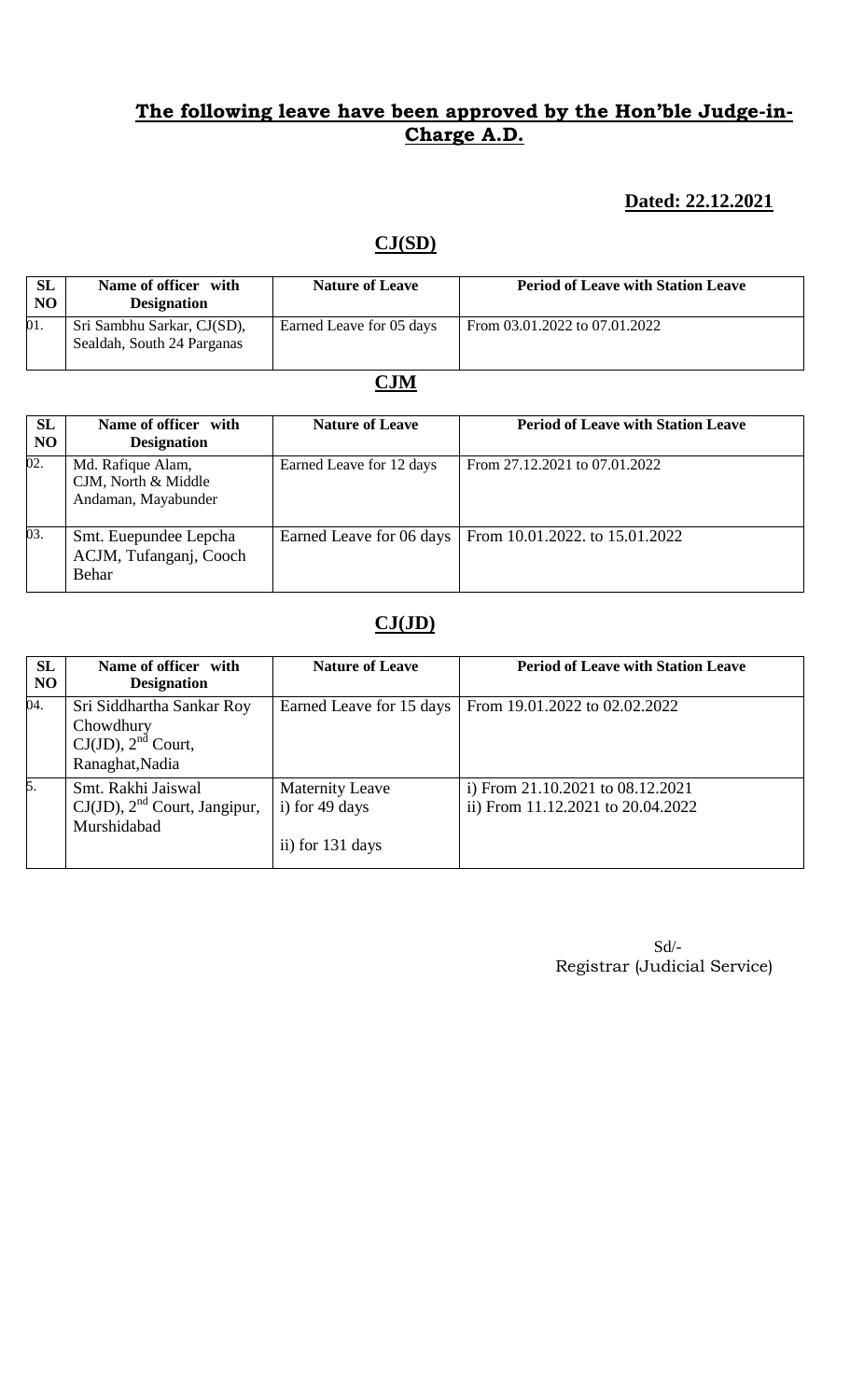## **Dated: 23.12.2021**

# **DJ/ADJ**

| SL<br><b>NO</b> | Name of officer<br>with Designation                                    | <b>Nature of Leave</b>   | <b>Period of Leave with Station Leave</b> |
|-----------------|------------------------------------------------------------------------|--------------------------|-------------------------------------------|
| 01.             | Sri Viswaroop Sett,<br>ADJ, $4^{\text{th}}$ Court,<br>Purba Bardhaman, | Earned Leave for 05 days | From 03.01.2022 to 07.01.2022             |
| 02.             | Smt. Malati<br>Karmakar<br>ADJ, $1st$ Court,<br>Sadar, Bankura         | Earned Leave for 05 days | From 03.01.2022 to 07.01.2022             |

# **ADJ, FTC**

| SL<br><b>NO</b> | Name of officer<br>with Designation                              | <b>Nature of Leave</b>   | <b>Period of Leave with Station Leave</b> |
|-----------------|------------------------------------------------------------------|--------------------------|-------------------------------------------|
| 03.             | Smt. Dipa Shyam<br>Ray<br>ADJ FTC-2,<br>Jangipur,<br>Murshidabad | Earned Leave for 05 days | From 03.01.2022 to 07.01.2022             |

# **CJM**

| SL<br>NO | Name of officer<br>with Designation                         | <b>Nature of Leave</b>   | <b>Period of Leave with Station Leave</b> |
|----------|-------------------------------------------------------------|--------------------------|-------------------------------------------|
| 04.      | Sri Jagojyoti<br>Bhattacherjee<br>CJM, Bankura              | Earned Leave for 19 days | From 03.01.2022 to 21.01.2022             |
| 05.      | Sri Debasis<br>Chowdhuri<br>CJM, Tamluk,<br>Purba Medinipur | Earned Leave for 02 days | From 23.12.2021 to 24.12.2021             |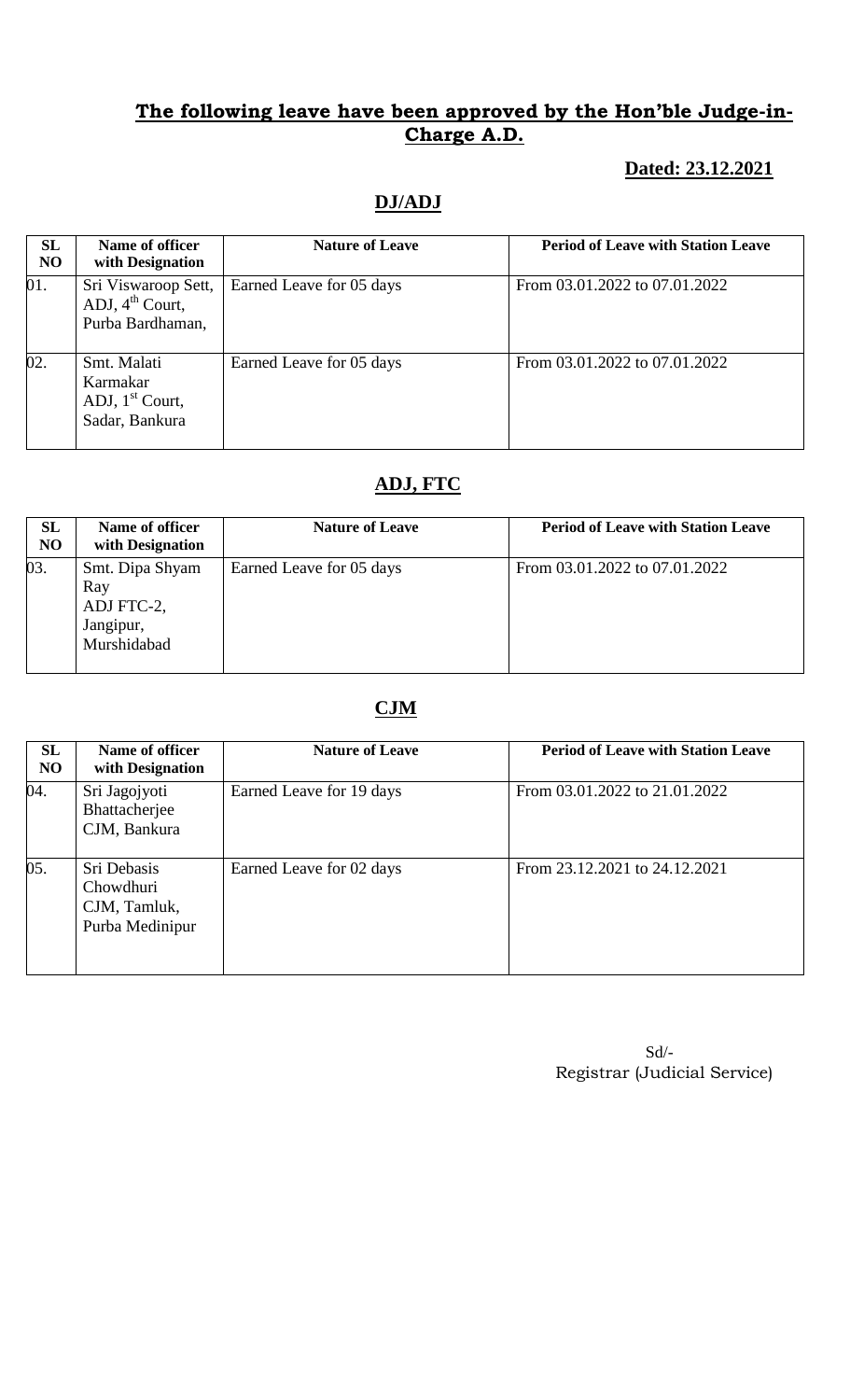## **Dated: 23.12.2021**

# **ADJ, FTC**

| <b>SL</b><br>N <sub>O</sub> | Name of officer with<br><b>Designation</b>    | <b>Nature of Leave</b>   | <b>Period of Leave with Station Leave</b> |
|-----------------------------|-----------------------------------------------|--------------------------|-------------------------------------------|
| 01.                         | Sri Tapas Chandra<br>Das<br>ADJ, FTC-3, Malda | Earned Leave for 03 days | From 22.12.2021 to 24.12.2021             |

# **CJM**

| <b>SL</b><br>N<br>$\bf{O}$ | Name of officer with<br><b>Designation</b>                | <b>Nature of Leave</b>        | <b>Period of Leave with Station Leave</b> |
|----------------------------|-----------------------------------------------------------|-------------------------------|-------------------------------------------|
| 02.                        | Smt. Uma Banerjee<br>Singha Roy, ACJM,<br>Khatra, Bankura | Commuted Leave for 18<br>days | From 11.11.2021 to 28.11.2021             |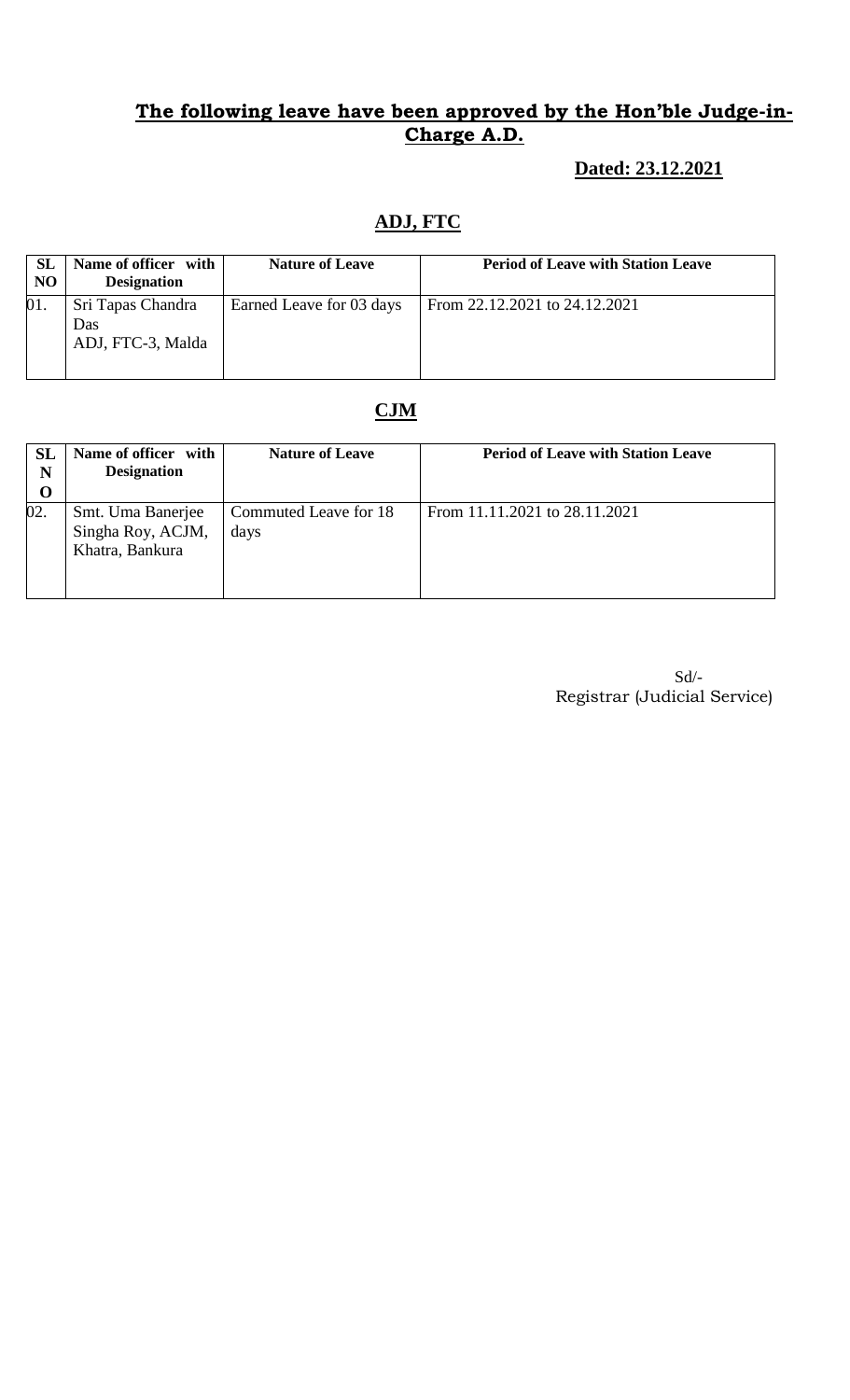# **The following leaves have been approved by This Hon'ble Court**

#### **Dated 22.12.2021**

#### **CASUAL LEAVE DJ/ ADJ/ADJ, FTC**

| <b>SL</b><br>N <sub>O</sub> | Name of officer with Designation                                                 | <b>Nature of Leave</b> | <b>Period of Leave with Station Leave</b>                       |
|-----------------------------|----------------------------------------------------------------------------------|------------------------|-----------------------------------------------------------------|
| 01.                         | Smt. Ali Biswas (Sarkar), ADJ,<br>FTC-2, Krishnagar, Nadia                       | CL for 02 days         | On 17.12.2021 & 18.12.2021                                      |
| 02.                         | Sri Umesh Singh, ADJ, $2nd$ Court,<br>Alipore, South 24 Pgs.                     | CL for 01 day          | On 20.12.2021                                                   |
| 03.                         | Sri Saket Kumar Jha<br>ADJ, 4 <sup>th</sup> Court, Asansol, Paschim<br>Bardhaman | CL for 02 days with SL | On 21.12.2021 & 22.12.2021<br>SL:21.12.2021(E) to 23.12.2021(M) |

# Sd/-

#### **Registrar (Judicial Service)**

#### **CASUAL LEAVE DJ/ ADJ/ADJ, FTC**

| SL<br>NO. | <b>Name of officer with Designation</b>                                  | <b>Nature of Leave</b> | <b>Period of Leave with Station Leave</b> |
|-----------|--------------------------------------------------------------------------|------------------------|-------------------------------------------|
| 01.       | Sri Asish Gupta<br>ADJ, FTC-I, Sealdah, 24 Pgs(S)                        | CL for 02 days with SL | On 22.12.2021 & 23.12.2021                |
|           |                                                                          |                        | $SL:21.12.2021(E)$ to $24.12.2021(M)$     |
| 02.       | Sri Mahananda Das, Leave Reserve<br><b>Officer</b> (District Judge Entry | CL for 02 days with SL | On 22.12.2021 & 23.12.2021                |
|           | Level), Berhampore, Murshidabad                                          |                        | SL:21.12.2021(E) to 24.12.2021(M)         |
| 03.       | Sri Priyajit Chatterjee<br>ADJ, FTC, Kalyani, Nadia                      | CL for 02 days with SL | On 22.12.2021 & 23.12.2021                |
|           |                                                                          |                        | $SL:22.12.2021(M)$ to $23.12.2021(N)$     |
| 04.       | Sri Rajesh Kumar Singh<br>ADJ, 2 <sup>nd</sup> Court, Uluberia, Howrah   | CL for 02 days with SL | On 22, 12, 2021 & 23, 12, 2021            |
|           |                                                                          |                        | $SL:21.12.2021(E)$ to $23.12.2021(N)$     |
| 05.       | Smt.Ratna Roy (Biswas), Special<br>Court, (Electricity Act)-cum-ADJ,     | CL for 01 day          | On 23.12.2021                             |
|           | Asansol, Paschim Bardhaman                                               |                        | SL:17.12.2021(E) to 20.12.2021(M)         |
| 06.       | Smt. Sulagna Dastidar (Chattoraj)<br>ADJ, FTC-VIII, Alipore, 24pgs(S)    | CL for 02 days         | On 22.12.2021 & 23.12.2021                |
| 07.       | Smt. Sutanuka Nag                                                        | CL for 02 days with SL | On 20.01.2022 & 21.01.20222               |
|           | ADJ, Bench-II, City Sessions                                             |                        |                                           |
|           | Court, Calcutta                                                          |                        | $SL:19.01.2022$ (E) to 24.01.2022 (M)     |
| 08.       | Sri Pinaki Mitra                                                         | CL for 01 day with SL  | On 07.01.2022                             |
|           | ADJ, FTC-2, Malda                                                        |                        | $SL:06.01.2022$ (E) to 10.01.2022 (M)     |